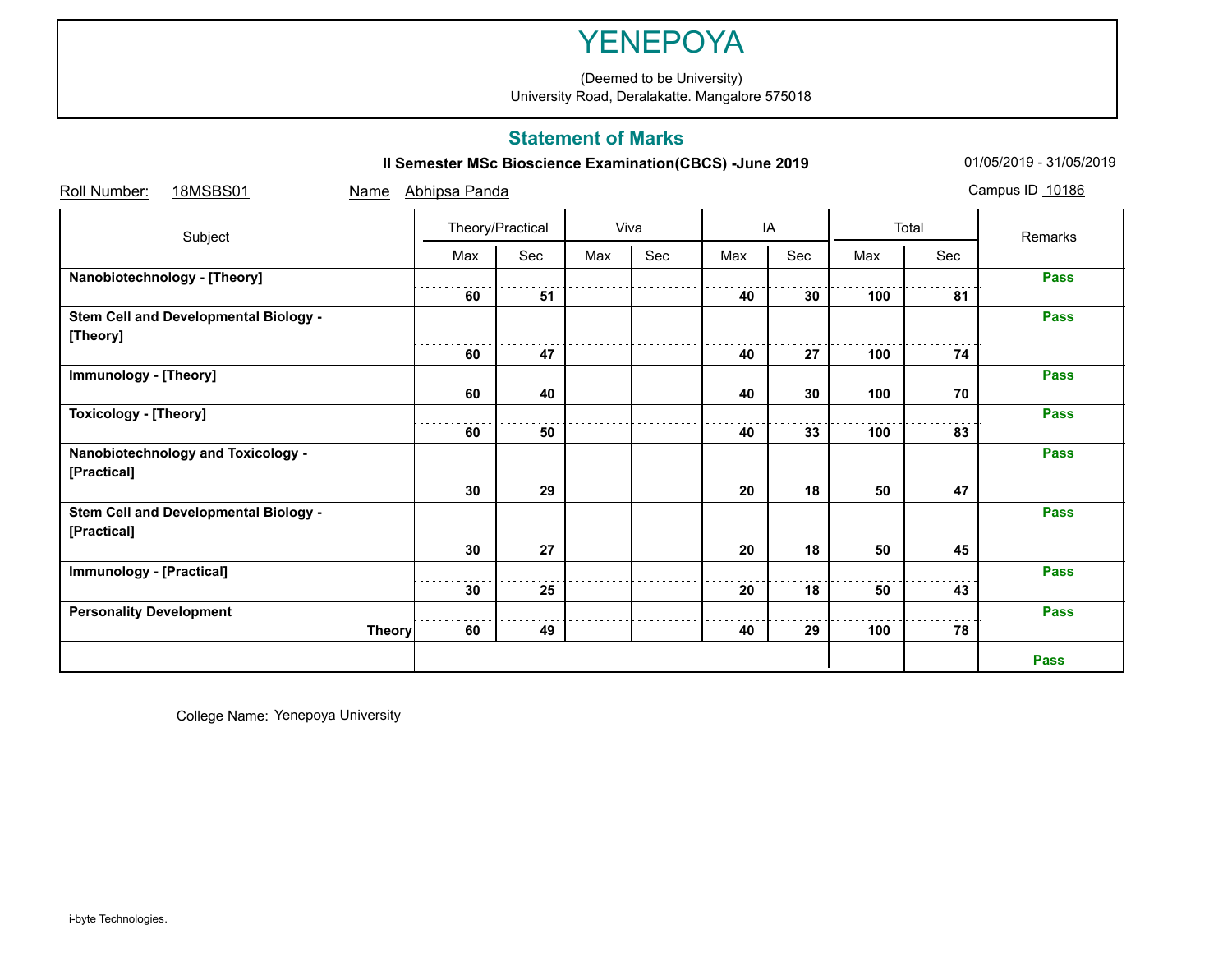# YENEPOYA

University Road, Deralakatte. Mangalore 575018

### **Statement of Marks**

**II Semester MSc Bioscience Examination(CBCS) -June 2019** 01/05/2019 - 31/05/2019

| Roll Number:<br>18MSBS02<br>Name      | <b>Travis Menezes</b> |     |      |     |     |     |       |     | Campus ID 10184 |
|---------------------------------------|-----------------------|-----|------|-----|-----|-----|-------|-----|-----------------|
| Subject                               | Theory/Practical      |     | Viva |     | IA  |     | Total |     | Remarks         |
|                                       | Max                   | Sec | Max  | Sec | Max | Sec | Max   | Sec |                 |
| Nanobiotechnology - [Theory]          |                       |     |      |     |     |     |       |     | <b>Pass</b>     |
|                                       | 60                    | 33  |      |     | 40  | 30  | 100   | 63  |                 |
| Stem Cell and Developmental Biology - |                       |     |      |     |     |     |       |     | <b>Pass</b>     |
| [Theory]                              |                       |     |      |     |     |     |       |     |                 |
|                                       | 60                    | 28  |      |     | 40  | 23  | 100   | 51  |                 |
| Immunology - [Theory]                 |                       |     |      |     |     |     |       |     | <b>Pass</b>     |
|                                       | 60                    | 26  |      |     | 40  | 26  | 100   | 52  |                 |
| <b>Toxicology - [Theory]</b>          |                       |     |      |     |     |     |       |     | <b>Pass</b>     |
|                                       | 60                    | 41  |      |     | 40  | 28  | 100   | 69  |                 |
| Nanobiotechnology and Toxicology -    |                       |     |      |     |     |     |       |     | <b>Pass</b>     |
| [Practical]                           |                       |     |      |     |     |     |       |     |                 |
|                                       | 30                    | 25  |      |     | 20  | 14  | 50    | 39  |                 |
| Stem Cell and Developmental Biology - |                       |     |      |     |     |     |       |     | <b>Pass</b>     |
| [Practical]                           |                       |     |      |     |     |     |       |     |                 |
|                                       | 30                    | 23  |      |     | 20  | 15  | 50    | 38  |                 |
| <b>Immunology - [Practical]</b>       |                       |     |      |     |     |     |       |     | <b>Pass</b>     |
|                                       | 30                    | 21  |      |     | 20  | 17  | 50    | 38  |                 |
| <b>Training and Development</b>       |                       |     |      |     |     |     |       |     | <b>Pass</b>     |
| <b>Theory</b>                         | 60                    | 25  |      |     | 40  | 27  | 100   | 52  |                 |
|                                       |                       |     |      |     |     |     |       |     | <b>Pass</b>     |

College Name: Yenepoya University

(Deemed to be University)